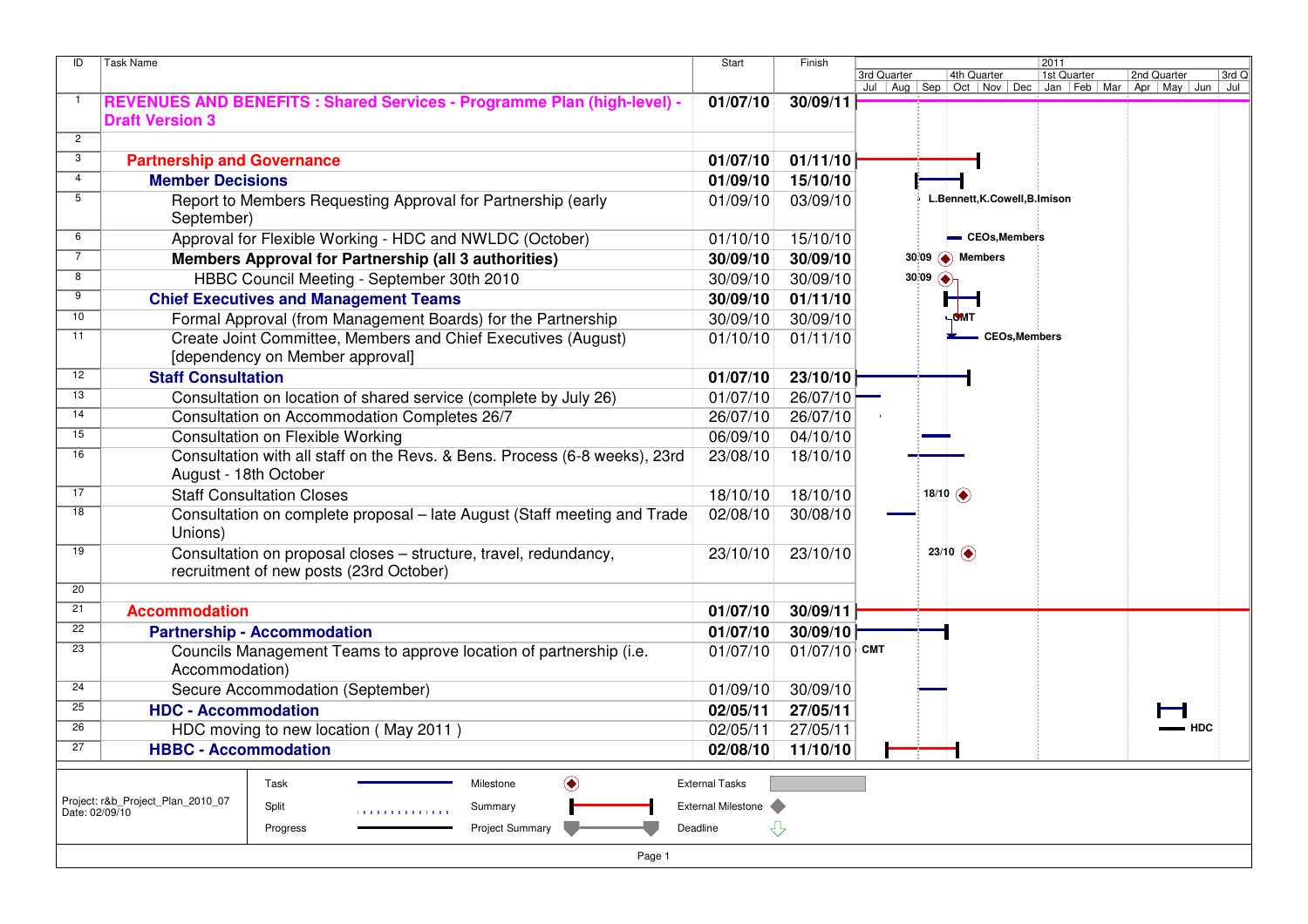| ID              | <b>Task Name</b>                                                             | Start                 | Finish           |             |                        |             |                                                                                                                                                | 2011 |       |
|-----------------|------------------------------------------------------------------------------|-----------------------|------------------|-------------|------------------------|-------------|------------------------------------------------------------------------------------------------------------------------------------------------|------|-------|
|                 |                                                                              |                       |                  | 3rd Quarter |                        |             | 3rd Quarter   4th Quarter   1st Quarter   2nd Quarter   3rd C<br>  Jul   Aug   Sep   Oct   Nov   Dec   Jan   Feb   Mar   Apr   May   Jun   Jul |      | 3rd Q |
| $\overline{28}$ | Consider Logistics for transfer of paper documents - e.g. couriers?          | 01/09/10              | 30/09/10         |             |                        |             |                                                                                                                                                |      |       |
| 29              | Purchase Furniture (August)                                                  | 02/08/10              | 30/08/10         |             |                        |             |                                                                                                                                                |      |       |
| 30              | Installation of Furniture                                                    | 31/08/10              | 31/08/10         |             |                        |             |                                                                                                                                                |      |       |
| 31              | HBBC staff move to new location (Early October)                              | 01/10/10              | 11/10/10         |             |                        |             | <b>HBBC</b>                                                                                                                                    |      |       |
| 32              | <b>NWLDC - Accommodation</b>                                                 | 01/09/11              | 30/09/11         |             |                        |             |                                                                                                                                                |      |       |
| 33              | NWLDC moving to new location (September 2011?)                               | 01/09/11              | 30/09/11         |             |                        |             |                                                                                                                                                |      |       |
| 34              |                                                                              |                       |                  |             |                        |             |                                                                                                                                                |      |       |
| 35              | <b>Communications and Stakeholder Management</b>                             | 01/07/10              | 28/10/10         |             |                        |             |                                                                                                                                                |      |       |
| 36              | Develop Joint Communications Strategy                                        | 01/07/10              | 01/07/10         |             |                        |             |                                                                                                                                                |      |       |
| 37              | Agree Communications Strategy (with regular updates for Members)             | 01/07/10              | 01/07/10         |             |                        |             |                                                                                                                                                |      |       |
| 38              | Work on media response to Member approval (October)                          | 01/10/10              | 28/10/10         |             |                        |             |                                                                                                                                                |      |       |
| 39              | Meet with Union Representatives (6th September) - before consultation sent   | 06/09/10              | 06/09/10         |             | $06/09$ $\circledcirc$ |             |                                                                                                                                                |      |       |
|                 | to staff (10th/13th September?)                                              |                       |                  |             |                        |             |                                                                                                                                                |      |       |
| 40              | Positive media about Partnership (use move to Atkins)                        | 01/09/10              | 30/09/10         |             |                        |             |                                                                                                                                                |      |       |
| 41              | <b>Commencement of Monthly Bulletins</b>                                     | 16/07/10              | 16/07/10 $\circ$ |             |                        |             |                                                                                                                                                |      |       |
| 42              | Monthly Meetings with Chief Executives                                       | 01/07/10              | 01/07/10         |             |                        |             |                                                                                                                                                |      |       |
| 43              | Monthly Project Board Meetings                                               | 01/07/10              | 01/07/10         |             |                        |             |                                                                                                                                                |      |       |
| 44              |                                                                              |                       |                  |             |                        |             |                                                                                                                                                |      |       |
| 45              | <b>Customer Services</b>                                                     | 01/07/10              | 29/07/11         |             |                        |             |                                                                                                                                                |      |       |
| 46              | Identify Customer Services system requirements for all three authorities     | 01/07/10              | $01/07/10$ CSrv  |             |                        |             |                                                                                                                                                |      |       |
| 47              | Identify "quick wins" for Customer Services, and carry out gap analysis      | 01/07/10              | 26/08/10         |             |                        | <b>CSrv</b> |                                                                                                                                                |      |       |
| 48              | Share FAQ's/current information between teams                                | 01/07/10              | 30/07/10         |             | - CSrv                 |             |                                                                                                                                                |      |       |
| 49              | Begin training for Customer Service teams at HDC and additional training for | 01/07/10              | 30/07/10         |             | $=$ CSrv               |             |                                                                                                                                                |      |       |
|                 | <b>NWL</b>                                                                   |                       |                  |             |                        |             |                                                                                                                                                |      |       |
| 50              | Share and circulate electronic forms between teams                           | 01/07/10              | 30/07/10         |             | $\equiv$ CSrv          |             |                                                                                                                                                |      |       |
| 51              | Begin to develop robust service level agreement with Customer Service        | 01/10/10              | 29/10/10         |             |                        |             | CSrv                                                                                                                                           |      |       |
|                 | Teams (October)                                                              |                       |                  |             |                        |             |                                                                                                                                                |      |       |
| 52              | HBBC consider customer cover when move to new location and provide           | 02/07/10              | 27/08/10         |             |                        | CSrv        |                                                                                                                                                |      |       |
|                 | training as required                                                         |                       |                  |             |                        |             |                                                                                                                                                |      |       |
| 53              | Training for Customer Services Teams on new Revs. And Bens. Software (       | 01/10/10              | 29/07/11         |             |                        |             |                                                                                                                                                |      |       |
|                 | Oct - July )                                                                 |                       |                  |             |                        |             |                                                                                                                                                |      |       |
| 54              |                                                                              |                       |                  |             |                        |             |                                                                                                                                                |      |       |
| 55              | <b>Finance</b>                                                               | 01/07/10              | 29/10/10         |             |                        |             |                                                                                                                                                |      |       |
| 56              | Consider pricing models for tender, data conversion costs etc                | 02/07/10              | 27/08/10         |             |                        | Finance     |                                                                                                                                                |      |       |
|                 |                                                                              |                       |                  |             |                        |             |                                                                                                                                                |      |       |
|                 | ◉<br>Task<br>Milestone<br>Project: r&b_Project_Plan_2010_07                  | <b>External Tasks</b> |                  |             |                        |             |                                                                                                                                                |      |       |
| Date: 02/09/10  | Split<br>Summary<br><b>1111111111111111</b>                                  | External Milestone    |                  |             |                        |             |                                                                                                                                                |      |       |
|                 | <b>Project Summary</b><br>Progress                                           | Deadline              | ⇩                |             |                        |             |                                                                                                                                                |      |       |
|                 | Page 2                                                                       |                       |                  |             |                        |             |                                                                                                                                                |      |       |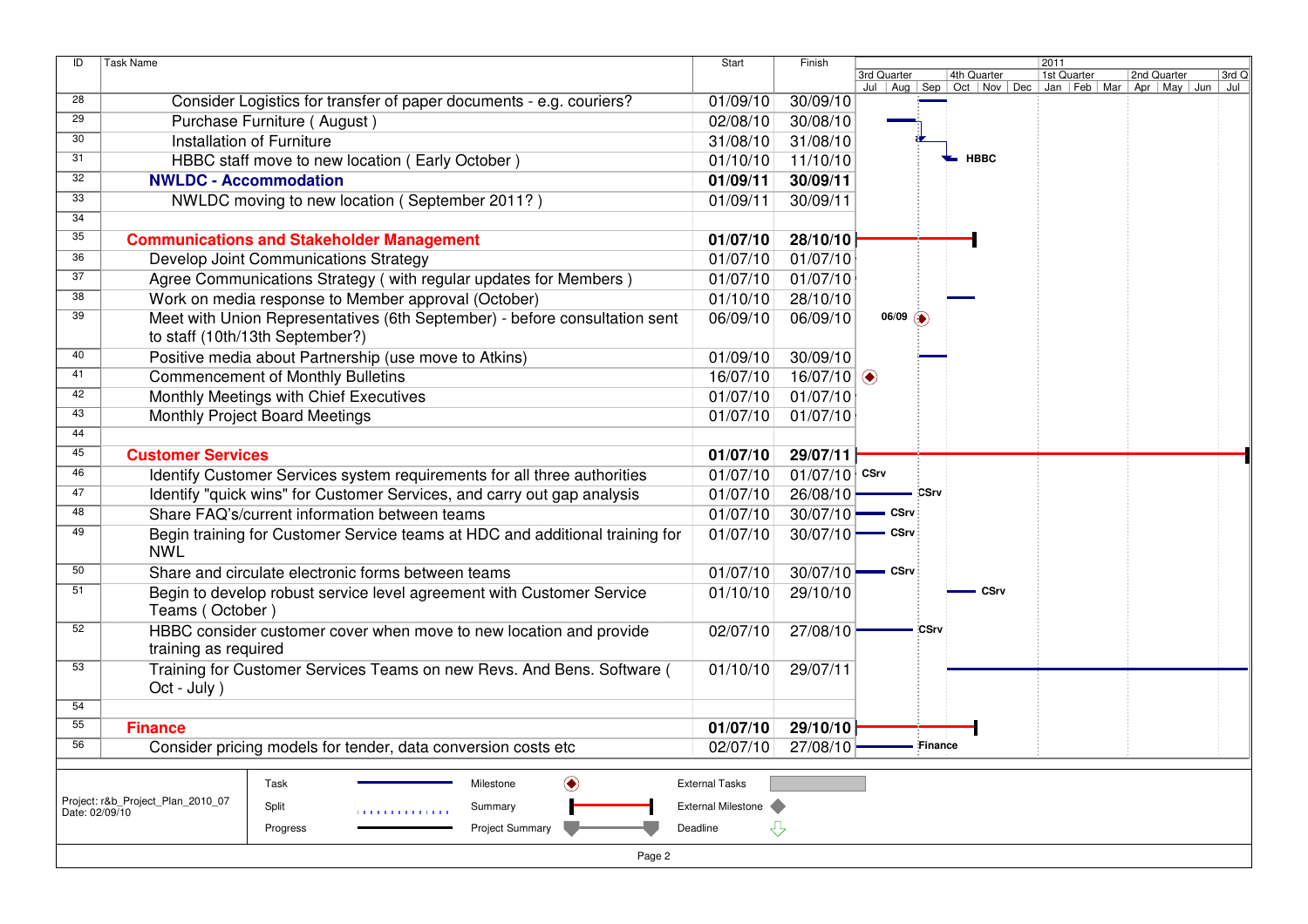| ID             | Task Name                                                                                                                    | Start              | Finish                | 2011                                                            |         |                                                        |             |       |  |  |  |
|----------------|------------------------------------------------------------------------------------------------------------------------------|--------------------|-----------------------|-----------------------------------------------------------------|---------|--------------------------------------------------------|-------------|-------|--|--|--|
|                |                                                                                                                              |                    |                       | 3rd Quarter<br>4th Quarter<br>Jul   Aug   Sep   Oct   Nov   Dec |         | 1st Quarter<br>Jan   Feb   Mar   Apr   May   Jun   Jul | 2nd Quarter | 3rd Q |  |  |  |
| 57             | Liaise with internal Audit services, re: budget proposals                                                                    | 02/08/10           | 30/08/10              |                                                                 | Finance |                                                        |             |       |  |  |  |
| 58             | Agree how budgets will be merged and managed                                                                                 | 01/09/10           | 30/09/10              |                                                                 |         | Finance                                                |             |       |  |  |  |
| 59             | Build Budget for a Single, Co-Located Service                                                                                | 01/07/10           | 01/07/10              | <b>Finance</b>                                                  |         |                                                        |             |       |  |  |  |
| 60             | Revise Business case against structure (post award of Revs. & Bens.                                                          | 03/08/10           | 30/09/10              |                                                                 |         | ■ Finance                                              |             |       |  |  |  |
|                | Contract)                                                                                                                    |                    |                       |                                                                 |         |                                                        |             |       |  |  |  |
| 61             | Identify budget for back scanning                                                                                            | 01/10/10           | 28/10/10              |                                                                 |         | - Finance                                              |             |       |  |  |  |
| 62             | Identify budget for telephony at the new location                                                                            | 01/07/10           | 01/07/10              | Finance                                                         |         |                                                        |             |       |  |  |  |
| 63             | Agree budgets with Chief Executives (October)                                                                                | 01/10/10           | 29/10/10              |                                                                 |         | - Finance, CEOs                                        |             |       |  |  |  |
| 64             |                                                                                                                              |                    |                       |                                                                 |         |                                                        |             |       |  |  |  |
| 65             | <b>Flexible Working</b>                                                                                                      | 01/07/10           | 03/09/10              |                                                                 |         |                                                        |             |       |  |  |  |
| 66             | Agreement by Chief Executives on Common Flexible Working for Revenues                                                        | 03/08/10           | 31/08/10              |                                                                 | - CEOs  |                                                        |             |       |  |  |  |
|                | and Benefits Across All Three Councils (August)                                                                              |                    |                       |                                                                 |         |                                                        |             |       |  |  |  |
| 67             | First meeting of Flexible Working Group (from all three Councils)                                                            | 03/09/10           | 03/09/10              | 03/09 $\overline{\bigoplus}$ FixWork                            |         |                                                        |             |       |  |  |  |
| 68             | <b>HDC - Flexible Working</b>                                                                                                | 01/07/10           | 01/07/10              |                                                                 |         |                                                        |             |       |  |  |  |
| 69             | Identify requirements (equipment, furniture) for Flexible Workers                                                            | 01/07/10           | $01/07/10$ HDC        |                                                                 |         |                                                        |             |       |  |  |  |
| 70             | Source and order home equipment and furniture                                                                                | 01/07/10           | 01/07/10              | HDC                                                             |         |                                                        |             |       |  |  |  |
| 71             | Arrange installation of broadband lines/services                                                                             | 01/07/10           | 01/07/10              | <b>HDC</b>                                                      |         |                                                        |             |       |  |  |  |
| 72             | Undertake Health & Safety Assessments of home environment                                                                    | 01/07/10           | 01/07/10              | HDC                                                             |         |                                                        |             |       |  |  |  |
| 73             | <b>HBBC - Flexible Working</b>                                                                                               | 01/07/10           | 01/07/10              |                                                                 |         |                                                        |             |       |  |  |  |
| 74             | Identify requirements (equipment, furniture) for Flexible Workers                                                            | 01/07/10           | 01/07/10              | <b>HBBC</b>                                                     |         |                                                        |             |       |  |  |  |
| 75             | Source and order home equipment and furniture                                                                                | 01/07/10           | 01/07/10              | <b>HBBC</b>                                                     |         |                                                        |             |       |  |  |  |
| 76             | Arrange installation of broadband lines/services                                                                             | 01/07/10           | 01/07/10              | <b>HBBC</b>                                                     |         |                                                        |             |       |  |  |  |
| 77             | Undertake Health & Safety Assessments of home environment                                                                    | 01/07/10           | 01/07/10              | <b>HBBC</b>                                                     |         |                                                        |             |       |  |  |  |
| 78             | <b>NWLDC - Flexible Working</b>                                                                                              | 01/07/10           | 01/07/10              |                                                                 |         |                                                        |             |       |  |  |  |
| 79             | Identify requirements (equipment, furniture) for Flexible Workers                                                            | 01/07/10           | $01/07/10$ NWLDC      |                                                                 |         |                                                        |             |       |  |  |  |
| 80             | Source and order home equipment and furniture                                                                                | 01/07/10           | $01/07/10$ NWLDC      |                                                                 |         |                                                        |             |       |  |  |  |
| 81             | Arrange installation of broadband lines/services                                                                             | 01/07/10           | 01/07/10              | <b>NWLDC</b>                                                    |         |                                                        |             |       |  |  |  |
| 82             | Undertake Health & Safety Assessments of home environment                                                                    | 01/07/10           | $01/07/10$ NWLDC      |                                                                 |         |                                                        |             |       |  |  |  |
| 83             |                                                                                                                              |                    |                       |                                                                 |         |                                                        |             |       |  |  |  |
| 84             | <b>Human Resources</b>                                                                                                       | 01/07/10           | 30/11/10              |                                                                 |         |                                                        |             |       |  |  |  |
| 85             | Agreement by Chief Executives on Vacancy Management Salary Protection,<br>and Redundancy Position (CEO meeting, 12th August) | 12/08/10           | 12/08/10 12/08 → CEOs |                                                                 |         |                                                        |             |       |  |  |  |
| 86             | Consultation on flexible working at NWL and HDC                                                                              | 01/09/10           | 30/09/10              |                                                                 |         |                                                        |             |       |  |  |  |
| 87             | Agree proposed structure (August)                                                                                            | 02/08/10           | 27/08/10              |                                                                 |         |                                                        |             |       |  |  |  |
|                |                                                                                                                              |                    |                       |                                                                 |         |                                                        |             |       |  |  |  |
|                | ◉<br><b>External Tasks</b><br>Task<br>Milestone                                                                              |                    |                       |                                                                 |         |                                                        |             |       |  |  |  |
| Date: 02/09/10 | Project: r&b Project Plan 2010 07<br>Split<br>Summary<br><b>11111111111111</b>                                               | External Milestone |                       |                                                                 |         |                                                        |             |       |  |  |  |

Deadline

 $\sqrt{2}$ 

Page 3

U

Project Summary

Progress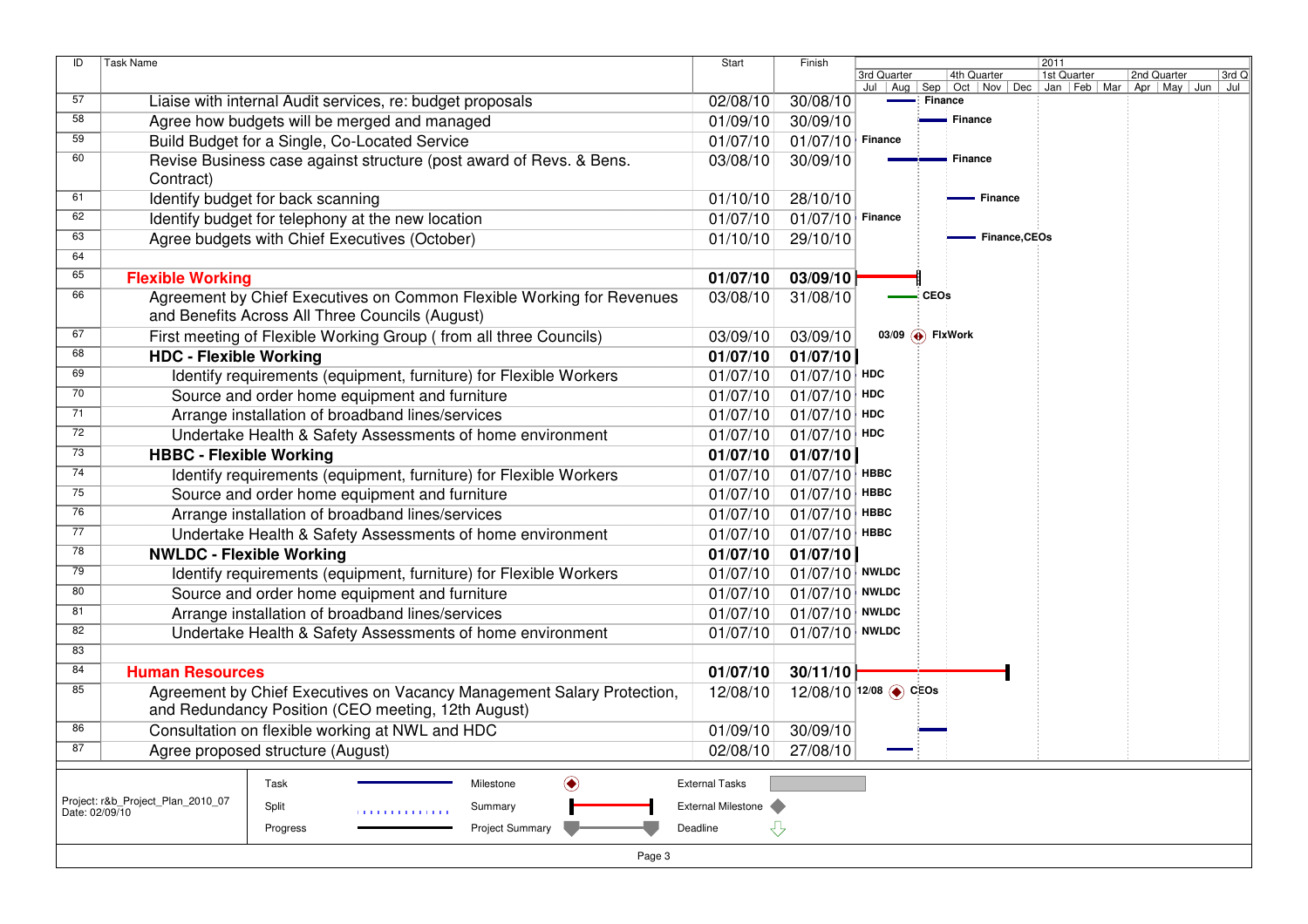| ID             | <b>Task Name</b>                                                                   | <b>Start</b>          | Finish         | 2011                                                                                                                                             |  |  |  |  |  |  |  |  |
|----------------|------------------------------------------------------------------------------------|-----------------------|----------------|--------------------------------------------------------------------------------------------------------------------------------------------------|--|--|--|--|--|--|--|--|
|                |                                                                                    |                       |                | 4th Quarter<br>1st Quarter<br>2nd Quarter<br>3rd Q<br>3rd Quarter<br>Jul   Aug   Sep   Oct   Nov   Dec   Jan   Feb   Mar   Apr   May   Jun   Jul |  |  |  |  |  |  |  |  |
| 88             | Determine interview panel & process for unmatched posts                            | 01/07/10              | 01/07/10       | HR, R&B - Practitioners                                                                                                                          |  |  |  |  |  |  |  |  |
| 89             | Determine the level of compensation for Travel / Relocation                        | 01/07/10              | 01/07/10       | HR, R&B - Practitioners                                                                                                                          |  |  |  |  |  |  |  |  |
| 90             | Consider applications for VR, reduced working hours, salary protection,            | 01/07/10              | 01/07/10       | HR, R&B - Practitioners                                                                                                                          |  |  |  |  |  |  |  |  |
|                | re-deployment if not appointed to first choice.                                    |                       |                |                                                                                                                                                  |  |  |  |  |  |  |  |  |
| 91             | Preparation of Job Specifications and Job Descriptions (before matching and        | 02/08/10              | 30/08/10       | -: HR, R&B - Practitioners                                                                                                                       |  |  |  |  |  |  |  |  |
|                | interviews) - August                                                               |                       |                |                                                                                                                                                  |  |  |  |  |  |  |  |  |
| 92             | Job evaluation at all 3 councils on new posts                                      | 01/07/10              |                | $\boxed{01/07/10}$ HR, R&B - Practitioners                                                                                                       |  |  |  |  |  |  |  |  |
| 93             | Matching people to posts (August)                                                  | 02/08/10              | 14/08/10       | - HF-R&B - Practitioners                                                                                                                         |  |  |  |  |  |  |  |  |
| 94             | Carry out interviews for unmatched posts                                           | 01/10/10              | 28/10/10       | - HR, R&B - Practitioners                                                                                                                        |  |  |  |  |  |  |  |  |
| 95             | Once appointed, 12 weeks notice for changes to contracts                           | 01/10/10              | 28/10/10       | - HR, R&B - Practitioners                                                                                                                        |  |  |  |  |  |  |  |  |
| 96             | Decisions of individuals flexible working - i.e. the point where it is agreed that | 01/11/10              | 30/11/10       | - HR, R&B - Practitioners                                                                                                                        |  |  |  |  |  |  |  |  |
|                | people can work flexibly                                                           |                       |                |                                                                                                                                                  |  |  |  |  |  |  |  |  |
| 97             | Start to research/produce a Blended Pay Scale, and Other Terms and                 | 01/07/10              |                | $01/07/10$ HR, R&B - Practitioners                                                                                                               |  |  |  |  |  |  |  |  |
|                | Conditions                                                                         |                       |                |                                                                                                                                                  |  |  |  |  |  |  |  |  |
| 98             |                                                                                    |                       |                |                                                                                                                                                  |  |  |  |  |  |  |  |  |
| 99             | <b>Information and Communications Technology (ICT)</b>                             | 01/07/10              | 30/06/11       |                                                                                                                                                  |  |  |  |  |  |  |  |  |
| 100            | Create ICT Requirements Specification (i.e. who needs to access what, from         | 01/07/10              | $01/07/10$ ICT |                                                                                                                                                  |  |  |  |  |  |  |  |  |
|                | where?) for a co-located service                                                   |                       |                |                                                                                                                                                  |  |  |  |  |  |  |  |  |
| 101            | Explore requirements for email access etc (in-boxes)                               | 01/07/10              | 30/07/10       | $=$ ICT                                                                                                                                          |  |  |  |  |  |  |  |  |
| 102            | Investigate requirements of GCSX                                                   | 01/07/10              | $01/07/10$ ICT |                                                                                                                                                  |  |  |  |  |  |  |  |  |
| 103            | Build servers July/August/September                                                | 01/07/10              | 30/08/10       | - Contractor                                                                                                                                     |  |  |  |  |  |  |  |  |
| 104            | Agree standard IT specification across the partnership                             | 01/07/10              | $01/07/10$ ICT |                                                                                                                                                  |  |  |  |  |  |  |  |  |
| 105            | Review of I.T. equipment - note: immediate impact on rolling replacement           | 03/08/10              | 30/08/10       | ∙∂ICT                                                                                                                                            |  |  |  |  |  |  |  |  |
|                | programme at HDC (by end of August)                                                |                       |                |                                                                                                                                                  |  |  |  |  |  |  |  |  |
| 106            | Carry out a software/icence audit (by end of August)                               | 02/08/10              | 27/08/10       | ЭCТ                                                                                                                                              |  |  |  |  |  |  |  |  |
| 107            |                                                                                    |                       |                |                                                                                                                                                  |  |  |  |  |  |  |  |  |
| 108            | <b>HDC - ICT</b>                                                                   | 01/07/10              | 01/07/10       |                                                                                                                                                  |  |  |  |  |  |  |  |  |
| 109            | Agree ICT requirements - VOIP, scanners, printers                                  | 01/07/10              | 01/07/10       |                                                                                                                                                  |  |  |  |  |  |  |  |  |
| 110            | Installation of ICT Equipment                                                      | 01/07/10              | 01/07/10       |                                                                                                                                                  |  |  |  |  |  |  |  |  |
| 111            | <b>HBBC - ICT</b>                                                                  | 01/09/10              | 29/10/10       |                                                                                                                                                  |  |  |  |  |  |  |  |  |
| 112            | Agree ICT requirements - VOIP, scanners, printers                                  | 01/09/10              | 30/09/10       |                                                                                                                                                  |  |  |  |  |  |  |  |  |
| 113            | Installation of ICT Equipment                                                      | 01/10/10              | 29/10/10       |                                                                                                                                                  |  |  |  |  |  |  |  |  |
| 114            | <b>NWLDC - ICT</b>                                                                 | 01/07/10              | 01/07/10       |                                                                                                                                                  |  |  |  |  |  |  |  |  |
| 115            | Agree ICT requirements - VOIP, scanners, printers                                  | 01/07/10              | 01/07/10       |                                                                                                                                                  |  |  |  |  |  |  |  |  |
|                | Task<br>Milestone                                                                  | <b>External Tasks</b> |                |                                                                                                                                                  |  |  |  |  |  |  |  |  |
|                | ◉<br>Project: r&b_Project_Plan_2010_07                                             |                       |                |                                                                                                                                                  |  |  |  |  |  |  |  |  |
| Date: 02/09/10 | Split<br>Summary<br>111111111111111                                                | External Milestone    |                |                                                                                                                                                  |  |  |  |  |  |  |  |  |
|                | <b>Project Summary</b><br>Progress                                                 | ⇩<br>Deadline         |                |                                                                                                                                                  |  |  |  |  |  |  |  |  |
|                | Page 4                                                                             |                       |                |                                                                                                                                                  |  |  |  |  |  |  |  |  |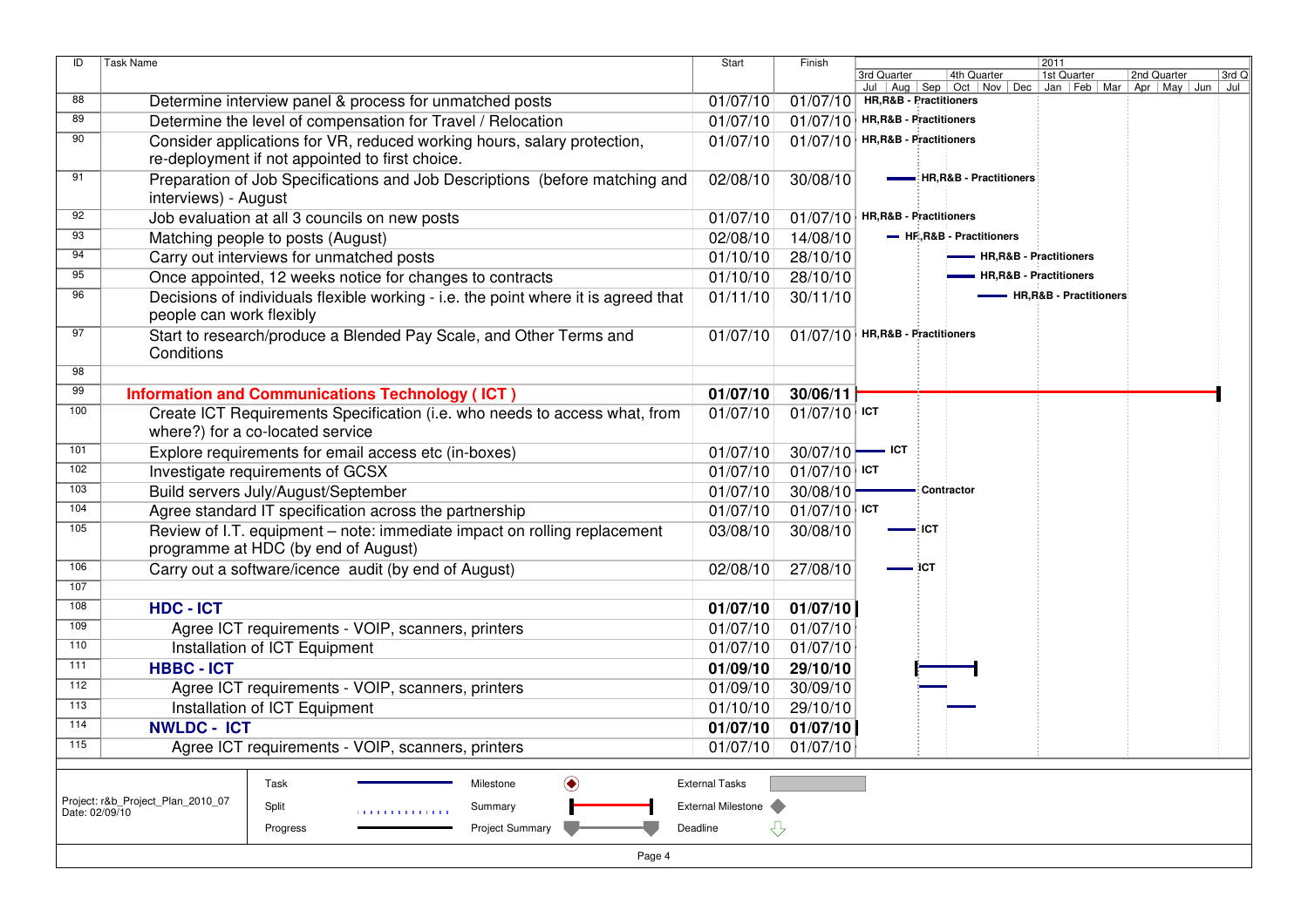| ID             | <b>Task Name</b>                                                                               | Start                                                        | Finish                |          |             | 2011                                                                                       |             |             |       |
|----------------|------------------------------------------------------------------------------------------------|--------------------------------------------------------------|-----------------------|----------|-------------|--------------------------------------------------------------------------------------------|-------------|-------------|-------|
|                |                                                                                                |                                                              |                       |          | 3rd Quarter | 4th Quarter<br>Jul   Aug   Sep   Oct   Nov   Dec   Jan   Feb   Mar   Apr   May   Jun   Jul | 1st Quarter | 2nd Quarter | 3rd Q |
| 116            | Installation of ICT Equipment                                                                  |                                                              | 01/07/10              | 01/07/10 |             |                                                                                            |             |             |       |
| 117            |                                                                                                |                                                              |                       |          |             |                                                                                            |             |             |       |
| 118            | Citrix Server (End Of September / Early October)                                               |                                                              | 01/09/10              | 28/10/10 |             |                                                                                            |             |             |       |
| 119            | HBBC - new server - free up existing for NWL (six weeks - could be middle                      |                                                              | 01/10/10              | 28/10/10 |             | <b>HBBC</b>                                                                                |             |             |       |
|                | of November before server is freed up)                                                         |                                                              |                       |          |             |                                                                                            |             |             |       |
| 120            | Present desktop to each of the Partners (to test link) – preparation work<br>required          |                                                              | 01/11/10              | 30/11/10 |             |                                                                                            |             |             |       |
| 121            | Consider - do HDC move to HBBC server OR wait for document<br>management?                      |                                                              | 01/12/10              | 31/12/10 |             |                                                                                            |             |             |       |
| 122            | Begin Review of Desktop Support                                                                |                                                              | 01/07/10              | 01/07/10 |             |                                                                                            |             |             |       |
| 123            |                                                                                                |                                                              |                       |          |             |                                                                                            |             |             |       |
| 124            | Conversion (HBBC, NWL and/or HBC - determined by outcome of<br>tender)                         | 01/07/10                                                     | 30/06/11              |          |             |                                                                                            |             |             |       |
| 125            | <b>HDC - Conversion</b>                                                                        |                                                              | 01/07/10              | 01/07/10 |             |                                                                                            |             |             |       |
| 126            | Develop Conversion Plan                                                                        |                                                              | 01/07/10              | 01/07/10 |             |                                                                                            |             |             |       |
| 127            | <b>HBBC - Conversion</b>                                                                       |                                                              | 01/07/10              | 01/07/10 |             |                                                                                            |             |             |       |
| 128            | Develop Conversion Plan                                                                        |                                                              | 01/07/10              | 01/07/10 |             |                                                                                            |             |             |       |
| 129            | <b>NWLDC - Conversion</b>                                                                      |                                                              | 01/07/10              | 30/06/11 |             |                                                                                            |             |             |       |
| 130            | Develop Conversion Plan                                                                        |                                                              | 01/07/10              | 01/07/10 |             |                                                                                            |             |             |       |
| 131            | Commence conversion at NWL (during November - December)<br>involving users                     | 01/11/10                                                     | 31/12/10              |          |             |                                                                                            |             |             |       |
| 132            | Conversion activities continue at NWL for users and software provider                          |                                                              | 01/12/10              | 31/12/10 |             |                                                                                            |             |             |       |
| 133            | NWL "go live" on new system, June 2011                                                         |                                                              | 01/06/11              | 30/06/11 |             |                                                                                            |             |             |       |
| 134            | <b>OWBC - Conversion</b>                                                                       |                                                              | 01/07/10              | 01/07/10 |             |                                                                                            |             |             |       |
| 135            | Possible conversion at OWBC (Outcome of tender could impact<br>availability of server for NWL) |                                                              | 01/07/10              | 01/07/10 |             |                                                                                            |             |             |       |
| 136            |                                                                                                |                                                              |                       |          |             |                                                                                            |             |             |       |
| 137            | <b>ICT Infrastructure</b>                                                                      |                                                              | 01/07/10              | 29/11/10 |             |                                                                                            |             |             |       |
| 138            | <b>Wide Area Network (WAN)</b>                                                                 |                                                              | 01/07/10              | 29/11/10 |             |                                                                                            |             |             |       |
| 139            | Communication lines - quotes back and award                                                    |                                                              | 01/07/10              | 26/08/10 |             |                                                                                            |             |             |       |
| 140            | Communication lines in place (could be October)                                                |                                                              | 01/10/10              | 29/11/10 |             |                                                                                            |             |             |       |
| 141            | <b>Telephony</b>                                                                               |                                                              | 01/07/10              | 30/09/10 |             |                                                                                            |             |             |       |
|                |                                                                                                |                                                              |                       |          |             |                                                                                            |             |             |       |
|                | Task                                                                                           | $\textcolor{blue}{\textcircled{\blacklozenge}}$<br>Milestone | <b>External Tasks</b> |          |             |                                                                                            |             |             |       |
| Date: 02/09/10 | Project: r&b_Project_Plan_2010_07<br>Split<br>11111111111111                                   | Summary                                                      | External Milestone    |          |             |                                                                                            |             |             |       |
|                | Progress                                                                                       | Deadline                                                     | ⇩                     |          |             |                                                                                            |             |             |       |
|                |                                                                                                | <b>Project Summary</b><br>Page 5                             |                       |          |             |                                                                                            |             |             |       |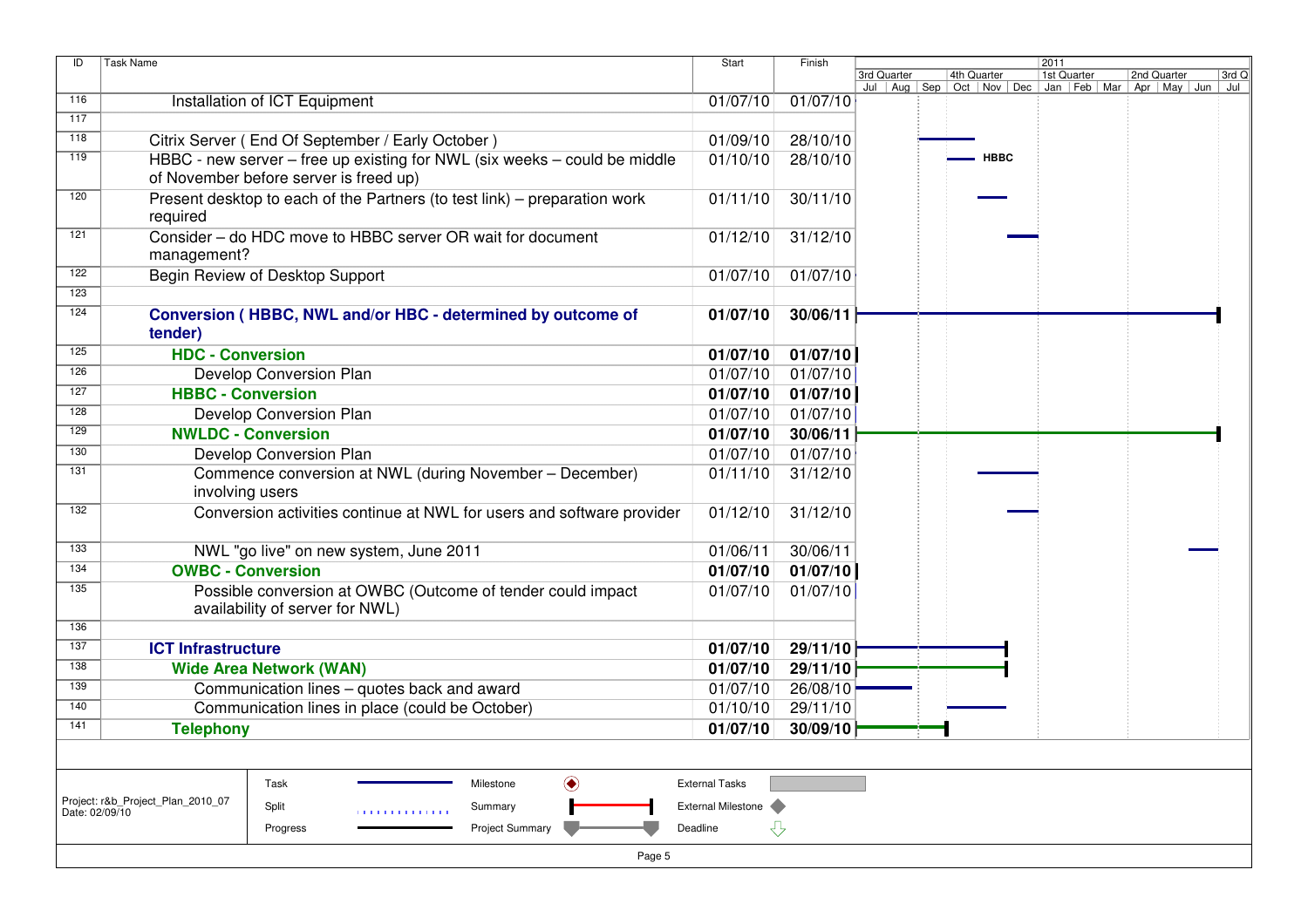| ID             | <b>Task Name</b>                                                                                 | Start                     | Finish                |                                |          |             | 2011                  |                                                                          |       |
|----------------|--------------------------------------------------------------------------------------------------|---------------------------|-----------------------|--------------------------------|----------|-------------|-----------------------|--------------------------------------------------------------------------|-------|
|                |                                                                                                  |                           |                       | 3rd Quarter<br>Jul   Aug   Sep |          | 4th Quarter | 1st Quarter           | 2nd Quarter<br>Oct   Nov   Dec   Jan   Feb   Mar   Apr   May   Jun   Jul | 3rd Q |
| 142            | Ascertain telephony requirements (link to Flexible working) -<br>September                       | 01/09/10                  | 30/09/10              |                                |          | Proc        |                       |                                                                          |       |
| 143            | Procurement exercise for Telephony                                                               | 01/07/10                  | 01/07/10              |                                |          |             |                       |                                                                          |       |
| 144            |                                                                                                  |                           |                       |                                |          |             |                       |                                                                          |       |
| 145            | Legal                                                                                            | 02/08/10                  | 31/08/10              |                                |          |             |                       |                                                                          |       |
| 146            | First meeting of Legal sub Group (end August)                                                    | 02/08/10                  | 31/08/10              |                                | : Legal  |             |                       |                                                                          |       |
| 147            |                                                                                                  | 01/07/10                  | 01/07/10              |                                |          |             |                       |                                                                          |       |
| 148            | <b>Policies and Procedures</b>                                                                   | 01/07/10                  | 30/09/10              |                                |          |             |                       |                                                                          |       |
| 149            | First meeting of Policies sub group (end August)                                                 | 02/08/10                  | 31/08/10              |                                | : Policy |             |                       |                                                                          |       |
| 150            | Policy sub group - discretionary relief soon as                                                  | 02/07/10                  | 27/08/10              |                                | Policy   |             |                       |                                                                          |       |
| 151            | Policy and procedures workshops - August - check of working - impact on<br>staff structure       | 02/08/10                  | 30/08/10              |                                | - Policy |             |                       |                                                                          |       |
| 152            | Start "procedure workshops"                                                                      | 01/09/10                  | 30/09/10              |                                |          | ≡ Policy    |                       |                                                                          |       |
| 153            | Identify and harmonise the key policies and procedures across the three<br>authorities.          | 01/07/10                  | 01/07/10              | Policy                         |          |             |                       |                                                                          |       |
| 154            |                                                                                                  |                           |                       |                                |          |             |                       |                                                                          |       |
| 155            | <b>Practitioners</b>                                                                             | 01/07/10                  | 30/11/10              |                                |          |             |                       |                                                                          |       |
| 156            | <b>Create Practitioners Group</b>                                                                | 01/07/10                  | 01/07/10              |                                |          |             |                       |                                                                          |       |
| 157            | Explore options for printing online                                                              | 01/11/10                  | 30/11/10              |                                |          |             | - R&B - Practitioners |                                                                          |       |
| 158            | Review the opportunities for "texting"                                                           | 01/11/10                  | 30/11/10              |                                |          |             | - R&B - Practitioners |                                                                          |       |
| 159            | Explore options of using a virtual mail room/external printing, and despatch of<br>all documents | 01/07/10                  | 01/07/10              |                                |          |             |                       |                                                                          |       |
| 160            | Consider suppport options to prevent backlogs amongst partners                                   | 01/07/10                  | 01/07/10              |                                |          |             |                       |                                                                          |       |
| 161            |                                                                                                  |                           |                       |                                |          |             |                       |                                                                          |       |
| 162            | <b>Procurement</b>                                                                               | 01/07/10                  | 08/07/11              |                                |          |             |                       |                                                                          |       |
| 163            | Procurement - Chief Executives decision on Procurement "lead authority"<br>(August)              | 02/08/10                  | 13/08/10              |                                | $-CEOS$  |             |                       |                                                                          |       |
| 164            | Ascertain termination periods for existing contracts                                             | 01/07/10                  | 26/08/10              |                                | Proc     |             |                       |                                                                          |       |
| 165            |                                                                                                  |                           |                       |                                |          |             |                       |                                                                          |       |
| 166            | <b>Tender for Revenues and Benefits Software</b>                                                 | 19/07/10                  | 11/10/10              |                                |          |             |                       |                                                                          |       |
| 167            | <b>Commence Supplier Capability Assessment</b>                                                   | 19/07/10                  | 19/07/10              | $\bullet$                      |          |             |                       |                                                                          |       |
| 168            | <b>Issue Tender Documents</b>                                                                    | 26/07/10                  | $26/07/10$ p7 $\odot$ |                                |          |             |                       |                                                                          |       |
| 169            | Deadline for Return of Tender Documents                                                          | 14/08/10                  | 14/08/10 14/08        |                                |          |             |                       |                                                                          |       |
| 170            | <b>Evaluate Returns</b>                                                                          | 14/09/10                  | 30/09/10              |                                |          |             |                       |                                                                          |       |
|                | ◉<br>Task<br>Milestone                                                                           | <b>External Tasks</b>     |                       |                                |          |             |                       |                                                                          |       |
|                | Project: r&b Project Plan 2010 07                                                                |                           |                       |                                |          |             |                       |                                                                          |       |
| Date: 02/09/10 | Split<br>Summary<br>1111111111111111                                                             | <b>External Milestone</b> |                       |                                |          |             |                       |                                                                          |       |
|                | <b>Project Summary</b><br>Progress                                                               | Deadline                  | ⇩                     |                                |          |             |                       |                                                                          |       |
|                | Page 6                                                                                           |                           |                       |                                |          |             |                       |                                                                          |       |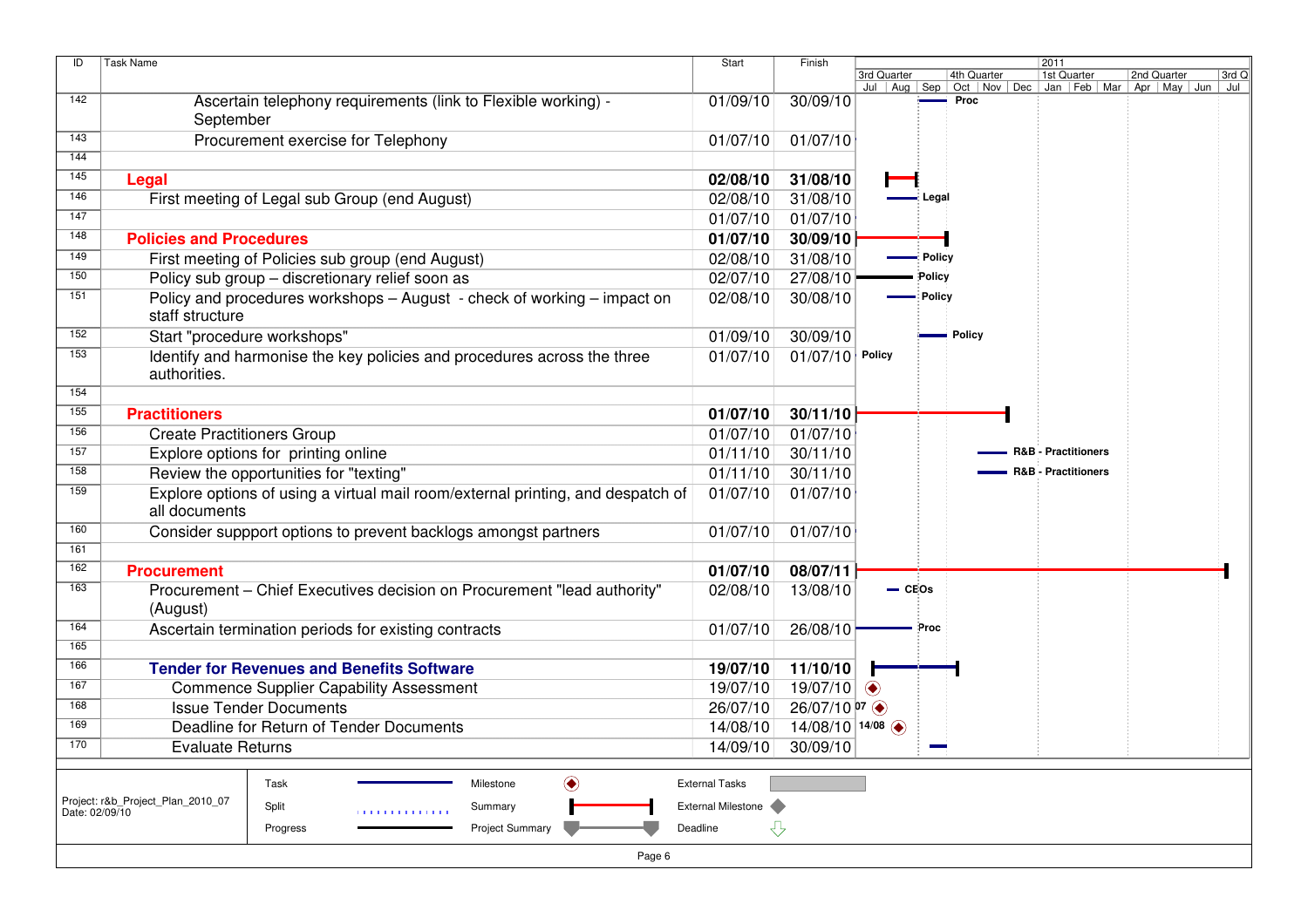| 4th Quarter<br>3rd Q<br>3rd Quarter<br>1st Quarter<br>2nd Quarter<br>Jul   Aug   Sep<br>Oct   Nov   Dec   Jan   Feb   Mar   Apr   May   Jun   Jul<br>171<br>Meeting Scheduled with Capita to discuss their proposal, Road Map, etc.<br>10/09/10<br>10/09/10<br>$10/09$ $\Rightarrow$<br>172<br>Award of Revenues and Benefits Contract<br>04/10/10<br>11/10/10<br>173<br>174<br>08/07/11<br><b>Electronic Document Management System (EDMS)</b><br>01/07/10<br>175<br>02/07/10<br>30/11/10<br><b>EDMS - General Items</b><br>176<br>Staff visit (from NWL and HDC) to HBBC to see how document<br>02/07/10<br>27/08/10<br>management works<br>177<br>Circulate top tips for back scanning<br>30/08/10<br>∎: PSup<br>02/08/10<br>178<br>30/11/10<br>Develop shared document retention policy<br>01/11/10<br>179<br>12/10/10<br>05/01/11<br><b>Tender for EDMS</b><br>180<br>Prepare Specification for an EDM System (by 10th August)<br>12/10/10<br>19/11/10<br>.Butler<br>181<br>Commence procurement of EDMS (6-8 week process)<br>06/12/10<br>12/10/10<br>182<br>Award EDMS Contract (end of October)<br>07/12/10<br>05/01/11<br>183<br>08/07/11<br><b>EDMS - Implementation</b><br>01/09/10<br>184<br>8th November onwards - build document management server<br>08/11/10<br>$08/11$ $\bullet$<br>08/11/10<br>185<br>08/07/11<br>Post award EDMS, review of best use<br>06/01/11<br>186<br>Consideration of hardware implications for HDC and NWL for<br>30/09/10<br>01/09/10<br>document management (scanners and dual screens) - End of<br>187<br><b>HDC</b><br>01/10/10<br>30/11/10<br>188<br>29/10/10<br>Procure hardware for EDMS at HDC (October)<br>01/10/10<br><b>HDC</b><br>189<br>Commence document management implementation at HDC<br>30/11/10<br>01/11/10<br>190<br>30/11/10<br><b>Staff Training on Document Management</b><br>01/11/10<br>.Butler<br>191<br><b>HBBC</b><br>30/11/10<br>01/10/10<br>192<br>Procure hardware for EDMS at HBBC<br>01/10/10<br>29/10/10<br><b>HDC</b><br>193<br>Commence document management implementation at HBBC<br>30/11/10<br>01/11/10<br>194<br>01/11/10<br>30/11/10<br><b>Staff Training on Document Management</b><br>195<br><b>NWLDC</b><br>01/10/10<br>29/04/11<br>196<br>Procure hardware for EDMS at NWLDC<br>01/10/10<br>31/03/11<br><b>NWLDC</b><br>197<br>01/11/10<br>29/04/11<br><b>NWLDC</b><br>Commence document management implementation at NWLDC<br>198<br><b>Staff Training on Document Management</b><br>01/11/10<br>29/04/11<br><b>NWLDC</b><br>199<br>Consolidate Shared Services document management solution before<br>01/12/10<br>01/12/10<br>moving to the shared services location<br>200<br><b>EDMS - Back Scanning</b><br>01/07/10<br>31/12/10<br>÷.<br><b>External Tasks</b><br>Task<br>Milestone<br>◉<br>Project: r&b_Project_Plan_2010_07<br><b>External Milestone</b><br>Split<br>Summary<br>Date: 02/09/10<br>111111111111111<br>⇩<br>Deadline | ID | <b>Task Name</b>                   | <b>Start</b> | Finish | 2011 |  |  |  |  |  |  |  |  |  |
|-----------------------------------------------------------------------------------------------------------------------------------------------------------------------------------------------------------------------------------------------------------------------------------------------------------------------------------------------------------------------------------------------------------------------------------------------------------------------------------------------------------------------------------------------------------------------------------------------------------------------------------------------------------------------------------------------------------------------------------------------------------------------------------------------------------------------------------------------------------------------------------------------------------------------------------------------------------------------------------------------------------------------------------------------------------------------------------------------------------------------------------------------------------------------------------------------------------------------------------------------------------------------------------------------------------------------------------------------------------------------------------------------------------------------------------------------------------------------------------------------------------------------------------------------------------------------------------------------------------------------------------------------------------------------------------------------------------------------------------------------------------------------------------------------------------------------------------------------------------------------------------------------------------------------------------------------------------------------------------------------------------------------------------------------------------------------------------------------------------------------------------------------------------------------------------------------------------------------------------------------------------------------------------------------------------------------------------------------------------------------------------------------------------------------------------------------------------------------------------------------------------------------------------------------------------------------------------------------------------------------------------------------------------------------------------------------------------------------------------------------------------------------------------------------------------------------------------------------------------------------------------------------------------------------------------|----|------------------------------------|--------------|--------|------|--|--|--|--|--|--|--|--|--|
|                                                                                                                                                                                                                                                                                                                                                                                                                                                                                                                                                                                                                                                                                                                                                                                                                                                                                                                                                                                                                                                                                                                                                                                                                                                                                                                                                                                                                                                                                                                                                                                                                                                                                                                                                                                                                                                                                                                                                                                                                                                                                                                                                                                                                                                                                                                                                                                                                                                                                                                                                                                                                                                                                                                                                                                                                                                                                                                                   |    |                                    |              |        |      |  |  |  |  |  |  |  |  |  |
|                                                                                                                                                                                                                                                                                                                                                                                                                                                                                                                                                                                                                                                                                                                                                                                                                                                                                                                                                                                                                                                                                                                                                                                                                                                                                                                                                                                                                                                                                                                                                                                                                                                                                                                                                                                                                                                                                                                                                                                                                                                                                                                                                                                                                                                                                                                                                                                                                                                                                                                                                                                                                                                                                                                                                                                                                                                                                                                                   |    |                                    |              |        |      |  |  |  |  |  |  |  |  |  |
|                                                                                                                                                                                                                                                                                                                                                                                                                                                                                                                                                                                                                                                                                                                                                                                                                                                                                                                                                                                                                                                                                                                                                                                                                                                                                                                                                                                                                                                                                                                                                                                                                                                                                                                                                                                                                                                                                                                                                                                                                                                                                                                                                                                                                                                                                                                                                                                                                                                                                                                                                                                                                                                                                                                                                                                                                                                                                                                                   |    |                                    |              |        |      |  |  |  |  |  |  |  |  |  |
|                                                                                                                                                                                                                                                                                                                                                                                                                                                                                                                                                                                                                                                                                                                                                                                                                                                                                                                                                                                                                                                                                                                                                                                                                                                                                                                                                                                                                                                                                                                                                                                                                                                                                                                                                                                                                                                                                                                                                                                                                                                                                                                                                                                                                                                                                                                                                                                                                                                                                                                                                                                                                                                                                                                                                                                                                                                                                                                                   |    |                                    |              |        |      |  |  |  |  |  |  |  |  |  |
|                                                                                                                                                                                                                                                                                                                                                                                                                                                                                                                                                                                                                                                                                                                                                                                                                                                                                                                                                                                                                                                                                                                                                                                                                                                                                                                                                                                                                                                                                                                                                                                                                                                                                                                                                                                                                                                                                                                                                                                                                                                                                                                                                                                                                                                                                                                                                                                                                                                                                                                                                                                                                                                                                                                                                                                                                                                                                                                                   |    |                                    |              |        |      |  |  |  |  |  |  |  |  |  |
|                                                                                                                                                                                                                                                                                                                                                                                                                                                                                                                                                                                                                                                                                                                                                                                                                                                                                                                                                                                                                                                                                                                                                                                                                                                                                                                                                                                                                                                                                                                                                                                                                                                                                                                                                                                                                                                                                                                                                                                                                                                                                                                                                                                                                                                                                                                                                                                                                                                                                                                                                                                                                                                                                                                                                                                                                                                                                                                                   |    |                                    |              |        |      |  |  |  |  |  |  |  |  |  |
|                                                                                                                                                                                                                                                                                                                                                                                                                                                                                                                                                                                                                                                                                                                                                                                                                                                                                                                                                                                                                                                                                                                                                                                                                                                                                                                                                                                                                                                                                                                                                                                                                                                                                                                                                                                                                                                                                                                                                                                                                                                                                                                                                                                                                                                                                                                                                                                                                                                                                                                                                                                                                                                                                                                                                                                                                                                                                                                                   |    |                                    |              |        |      |  |  |  |  |  |  |  |  |  |
|                                                                                                                                                                                                                                                                                                                                                                                                                                                                                                                                                                                                                                                                                                                                                                                                                                                                                                                                                                                                                                                                                                                                                                                                                                                                                                                                                                                                                                                                                                                                                                                                                                                                                                                                                                                                                                                                                                                                                                                                                                                                                                                                                                                                                                                                                                                                                                                                                                                                                                                                                                                                                                                                                                                                                                                                                                                                                                                                   |    |                                    |              |        |      |  |  |  |  |  |  |  |  |  |
|                                                                                                                                                                                                                                                                                                                                                                                                                                                                                                                                                                                                                                                                                                                                                                                                                                                                                                                                                                                                                                                                                                                                                                                                                                                                                                                                                                                                                                                                                                                                                                                                                                                                                                                                                                                                                                                                                                                                                                                                                                                                                                                                                                                                                                                                                                                                                                                                                                                                                                                                                                                                                                                                                                                                                                                                                                                                                                                                   |    |                                    |              |        |      |  |  |  |  |  |  |  |  |  |
|                                                                                                                                                                                                                                                                                                                                                                                                                                                                                                                                                                                                                                                                                                                                                                                                                                                                                                                                                                                                                                                                                                                                                                                                                                                                                                                                                                                                                                                                                                                                                                                                                                                                                                                                                                                                                                                                                                                                                                                                                                                                                                                                                                                                                                                                                                                                                                                                                                                                                                                                                                                                                                                                                                                                                                                                                                                                                                                                   |    |                                    |              |        |      |  |  |  |  |  |  |  |  |  |
|                                                                                                                                                                                                                                                                                                                                                                                                                                                                                                                                                                                                                                                                                                                                                                                                                                                                                                                                                                                                                                                                                                                                                                                                                                                                                                                                                                                                                                                                                                                                                                                                                                                                                                                                                                                                                                                                                                                                                                                                                                                                                                                                                                                                                                                                                                                                                                                                                                                                                                                                                                                                                                                                                                                                                                                                                                                                                                                                   |    |                                    |              |        |      |  |  |  |  |  |  |  |  |  |
|                                                                                                                                                                                                                                                                                                                                                                                                                                                                                                                                                                                                                                                                                                                                                                                                                                                                                                                                                                                                                                                                                                                                                                                                                                                                                                                                                                                                                                                                                                                                                                                                                                                                                                                                                                                                                                                                                                                                                                                                                                                                                                                                                                                                                                                                                                                                                                                                                                                                                                                                                                                                                                                                                                                                                                                                                                                                                                                                   |    |                                    |              |        |      |  |  |  |  |  |  |  |  |  |
|                                                                                                                                                                                                                                                                                                                                                                                                                                                                                                                                                                                                                                                                                                                                                                                                                                                                                                                                                                                                                                                                                                                                                                                                                                                                                                                                                                                                                                                                                                                                                                                                                                                                                                                                                                                                                                                                                                                                                                                                                                                                                                                                                                                                                                                                                                                                                                                                                                                                                                                                                                                                                                                                                                                                                                                                                                                                                                                                   |    |                                    |              |        |      |  |  |  |  |  |  |  |  |  |
|                                                                                                                                                                                                                                                                                                                                                                                                                                                                                                                                                                                                                                                                                                                                                                                                                                                                                                                                                                                                                                                                                                                                                                                                                                                                                                                                                                                                                                                                                                                                                                                                                                                                                                                                                                                                                                                                                                                                                                                                                                                                                                                                                                                                                                                                                                                                                                                                                                                                                                                                                                                                                                                                                                                                                                                                                                                                                                                                   |    |                                    |              |        |      |  |  |  |  |  |  |  |  |  |
|                                                                                                                                                                                                                                                                                                                                                                                                                                                                                                                                                                                                                                                                                                                                                                                                                                                                                                                                                                                                                                                                                                                                                                                                                                                                                                                                                                                                                                                                                                                                                                                                                                                                                                                                                                                                                                                                                                                                                                                                                                                                                                                                                                                                                                                                                                                                                                                                                                                                                                                                                                                                                                                                                                                                                                                                                                                                                                                                   |    |                                    |              |        |      |  |  |  |  |  |  |  |  |  |
|                                                                                                                                                                                                                                                                                                                                                                                                                                                                                                                                                                                                                                                                                                                                                                                                                                                                                                                                                                                                                                                                                                                                                                                                                                                                                                                                                                                                                                                                                                                                                                                                                                                                                                                                                                                                                                                                                                                                                                                                                                                                                                                                                                                                                                                                                                                                                                                                                                                                                                                                                                                                                                                                                                                                                                                                                                                                                                                                   |    |                                    |              |        |      |  |  |  |  |  |  |  |  |  |
|                                                                                                                                                                                                                                                                                                                                                                                                                                                                                                                                                                                                                                                                                                                                                                                                                                                                                                                                                                                                                                                                                                                                                                                                                                                                                                                                                                                                                                                                                                                                                                                                                                                                                                                                                                                                                                                                                                                                                                                                                                                                                                                                                                                                                                                                                                                                                                                                                                                                                                                                                                                                                                                                                                                                                                                                                                                                                                                                   |    |                                    |              |        |      |  |  |  |  |  |  |  |  |  |
|                                                                                                                                                                                                                                                                                                                                                                                                                                                                                                                                                                                                                                                                                                                                                                                                                                                                                                                                                                                                                                                                                                                                                                                                                                                                                                                                                                                                                                                                                                                                                                                                                                                                                                                                                                                                                                                                                                                                                                                                                                                                                                                                                                                                                                                                                                                                                                                                                                                                                                                                                                                                                                                                                                                                                                                                                                                                                                                                   |    |                                    |              |        |      |  |  |  |  |  |  |  |  |  |
|                                                                                                                                                                                                                                                                                                                                                                                                                                                                                                                                                                                                                                                                                                                                                                                                                                                                                                                                                                                                                                                                                                                                                                                                                                                                                                                                                                                                                                                                                                                                                                                                                                                                                                                                                                                                                                                                                                                                                                                                                                                                                                                                                                                                                                                                                                                                                                                                                                                                                                                                                                                                                                                                                                                                                                                                                                                                                                                                   |    |                                    |              |        |      |  |  |  |  |  |  |  |  |  |
|                                                                                                                                                                                                                                                                                                                                                                                                                                                                                                                                                                                                                                                                                                                                                                                                                                                                                                                                                                                                                                                                                                                                                                                                                                                                                                                                                                                                                                                                                                                                                                                                                                                                                                                                                                                                                                                                                                                                                                                                                                                                                                                                                                                                                                                                                                                                                                                                                                                                                                                                                                                                                                                                                                                                                                                                                                                                                                                                   |    |                                    |              |        |      |  |  |  |  |  |  |  |  |  |
|                                                                                                                                                                                                                                                                                                                                                                                                                                                                                                                                                                                                                                                                                                                                                                                                                                                                                                                                                                                                                                                                                                                                                                                                                                                                                                                                                                                                                                                                                                                                                                                                                                                                                                                                                                                                                                                                                                                                                                                                                                                                                                                                                                                                                                                                                                                                                                                                                                                                                                                                                                                                                                                                                                                                                                                                                                                                                                                                   |    |                                    |              |        |      |  |  |  |  |  |  |  |  |  |
|                                                                                                                                                                                                                                                                                                                                                                                                                                                                                                                                                                                                                                                                                                                                                                                                                                                                                                                                                                                                                                                                                                                                                                                                                                                                                                                                                                                                                                                                                                                                                                                                                                                                                                                                                                                                                                                                                                                                                                                                                                                                                                                                                                                                                                                                                                                                                                                                                                                                                                                                                                                                                                                                                                                                                                                                                                                                                                                                   |    |                                    |              |        |      |  |  |  |  |  |  |  |  |  |
|                                                                                                                                                                                                                                                                                                                                                                                                                                                                                                                                                                                                                                                                                                                                                                                                                                                                                                                                                                                                                                                                                                                                                                                                                                                                                                                                                                                                                                                                                                                                                                                                                                                                                                                                                                                                                                                                                                                                                                                                                                                                                                                                                                                                                                                                                                                                                                                                                                                                                                                                                                                                                                                                                                                                                                                                                                                                                                                                   |    |                                    |              |        |      |  |  |  |  |  |  |  |  |  |
|                                                                                                                                                                                                                                                                                                                                                                                                                                                                                                                                                                                                                                                                                                                                                                                                                                                                                                                                                                                                                                                                                                                                                                                                                                                                                                                                                                                                                                                                                                                                                                                                                                                                                                                                                                                                                                                                                                                                                                                                                                                                                                                                                                                                                                                                                                                                                                                                                                                                                                                                                                                                                                                                                                                                                                                                                                                                                                                                   |    |                                    |              |        |      |  |  |  |  |  |  |  |  |  |
|                                                                                                                                                                                                                                                                                                                                                                                                                                                                                                                                                                                                                                                                                                                                                                                                                                                                                                                                                                                                                                                                                                                                                                                                                                                                                                                                                                                                                                                                                                                                                                                                                                                                                                                                                                                                                                                                                                                                                                                                                                                                                                                                                                                                                                                                                                                                                                                                                                                                                                                                                                                                                                                                                                                                                                                                                                                                                                                                   |    |                                    |              |        |      |  |  |  |  |  |  |  |  |  |
|                                                                                                                                                                                                                                                                                                                                                                                                                                                                                                                                                                                                                                                                                                                                                                                                                                                                                                                                                                                                                                                                                                                                                                                                                                                                                                                                                                                                                                                                                                                                                                                                                                                                                                                                                                                                                                                                                                                                                                                                                                                                                                                                                                                                                                                                                                                                                                                                                                                                                                                                                                                                                                                                                                                                                                                                                                                                                                                                   |    |                                    |              |        |      |  |  |  |  |  |  |  |  |  |
|                                                                                                                                                                                                                                                                                                                                                                                                                                                                                                                                                                                                                                                                                                                                                                                                                                                                                                                                                                                                                                                                                                                                                                                                                                                                                                                                                                                                                                                                                                                                                                                                                                                                                                                                                                                                                                                                                                                                                                                                                                                                                                                                                                                                                                                                                                                                                                                                                                                                                                                                                                                                                                                                                                                                                                                                                                                                                                                                   |    |                                    |              |        |      |  |  |  |  |  |  |  |  |  |
|                                                                                                                                                                                                                                                                                                                                                                                                                                                                                                                                                                                                                                                                                                                                                                                                                                                                                                                                                                                                                                                                                                                                                                                                                                                                                                                                                                                                                                                                                                                                                                                                                                                                                                                                                                                                                                                                                                                                                                                                                                                                                                                                                                                                                                                                                                                                                                                                                                                                                                                                                                                                                                                                                                                                                                                                                                                                                                                                   |    |                                    |              |        |      |  |  |  |  |  |  |  |  |  |
|                                                                                                                                                                                                                                                                                                                                                                                                                                                                                                                                                                                                                                                                                                                                                                                                                                                                                                                                                                                                                                                                                                                                                                                                                                                                                                                                                                                                                                                                                                                                                                                                                                                                                                                                                                                                                                                                                                                                                                                                                                                                                                                                                                                                                                                                                                                                                                                                                                                                                                                                                                                                                                                                                                                                                                                                                                                                                                                                   |    |                                    |              |        |      |  |  |  |  |  |  |  |  |  |
|                                                                                                                                                                                                                                                                                                                                                                                                                                                                                                                                                                                                                                                                                                                                                                                                                                                                                                                                                                                                                                                                                                                                                                                                                                                                                                                                                                                                                                                                                                                                                                                                                                                                                                                                                                                                                                                                                                                                                                                                                                                                                                                                                                                                                                                                                                                                                                                                                                                                                                                                                                                                                                                                                                                                                                                                                                                                                                                                   |    |                                    |              |        |      |  |  |  |  |  |  |  |  |  |
|                                                                                                                                                                                                                                                                                                                                                                                                                                                                                                                                                                                                                                                                                                                                                                                                                                                                                                                                                                                                                                                                                                                                                                                                                                                                                                                                                                                                                                                                                                                                                                                                                                                                                                                                                                                                                                                                                                                                                                                                                                                                                                                                                                                                                                                                                                                                                                                                                                                                                                                                                                                                                                                                                                                                                                                                                                                                                                                                   |    |                                    |              |        |      |  |  |  |  |  |  |  |  |  |
|                                                                                                                                                                                                                                                                                                                                                                                                                                                                                                                                                                                                                                                                                                                                                                                                                                                                                                                                                                                                                                                                                                                                                                                                                                                                                                                                                                                                                                                                                                                                                                                                                                                                                                                                                                                                                                                                                                                                                                                                                                                                                                                                                                                                                                                                                                                                                                                                                                                                                                                                                                                                                                                                                                                                                                                                                                                                                                                                   |    |                                    |              |        |      |  |  |  |  |  |  |  |  |  |
|                                                                                                                                                                                                                                                                                                                                                                                                                                                                                                                                                                                                                                                                                                                                                                                                                                                                                                                                                                                                                                                                                                                                                                                                                                                                                                                                                                                                                                                                                                                                                                                                                                                                                                                                                                                                                                                                                                                                                                                                                                                                                                                                                                                                                                                                                                                                                                                                                                                                                                                                                                                                                                                                                                                                                                                                                                                                                                                                   |    |                                    |              |        |      |  |  |  |  |  |  |  |  |  |
|                                                                                                                                                                                                                                                                                                                                                                                                                                                                                                                                                                                                                                                                                                                                                                                                                                                                                                                                                                                                                                                                                                                                                                                                                                                                                                                                                                                                                                                                                                                                                                                                                                                                                                                                                                                                                                                                                                                                                                                                                                                                                                                                                                                                                                                                                                                                                                                                                                                                                                                                                                                                                                                                                                                                                                                                                                                                                                                                   |    |                                    |              |        |      |  |  |  |  |  |  |  |  |  |
|                                                                                                                                                                                                                                                                                                                                                                                                                                                                                                                                                                                                                                                                                                                                                                                                                                                                                                                                                                                                                                                                                                                                                                                                                                                                                                                                                                                                                                                                                                                                                                                                                                                                                                                                                                                                                                                                                                                                                                                                                                                                                                                                                                                                                                                                                                                                                                                                                                                                                                                                                                                                                                                                                                                                                                                                                                                                                                                                   |    |                                    |              |        |      |  |  |  |  |  |  |  |  |  |
|                                                                                                                                                                                                                                                                                                                                                                                                                                                                                                                                                                                                                                                                                                                                                                                                                                                                                                                                                                                                                                                                                                                                                                                                                                                                                                                                                                                                                                                                                                                                                                                                                                                                                                                                                                                                                                                                                                                                                                                                                                                                                                                                                                                                                                                                                                                                                                                                                                                                                                                                                                                                                                                                                                                                                                                                                                                                                                                                   |    |                                    |              |        |      |  |  |  |  |  |  |  |  |  |
|                                                                                                                                                                                                                                                                                                                                                                                                                                                                                                                                                                                                                                                                                                                                                                                                                                                                                                                                                                                                                                                                                                                                                                                                                                                                                                                                                                                                                                                                                                                                                                                                                                                                                                                                                                                                                                                                                                                                                                                                                                                                                                                                                                                                                                                                                                                                                                                                                                                                                                                                                                                                                                                                                                                                                                                                                                                                                                                                   |    |                                    |              |        |      |  |  |  |  |  |  |  |  |  |
|                                                                                                                                                                                                                                                                                                                                                                                                                                                                                                                                                                                                                                                                                                                                                                                                                                                                                                                                                                                                                                                                                                                                                                                                                                                                                                                                                                                                                                                                                                                                                                                                                                                                                                                                                                                                                                                                                                                                                                                                                                                                                                                                                                                                                                                                                                                                                                                                                                                                                                                                                                                                                                                                                                                                                                                                                                                                                                                                   |    | <b>Project Summary</b><br>Progress |              |        |      |  |  |  |  |  |  |  |  |  |
| Page 7                                                                                                                                                                                                                                                                                                                                                                                                                                                                                                                                                                                                                                                                                                                                                                                                                                                                                                                                                                                                                                                                                                                                                                                                                                                                                                                                                                                                                                                                                                                                                                                                                                                                                                                                                                                                                                                                                                                                                                                                                                                                                                                                                                                                                                                                                                                                                                                                                                                                                                                                                                                                                                                                                                                                                                                                                                                                                                                            |    |                                    |              |        |      |  |  |  |  |  |  |  |  |  |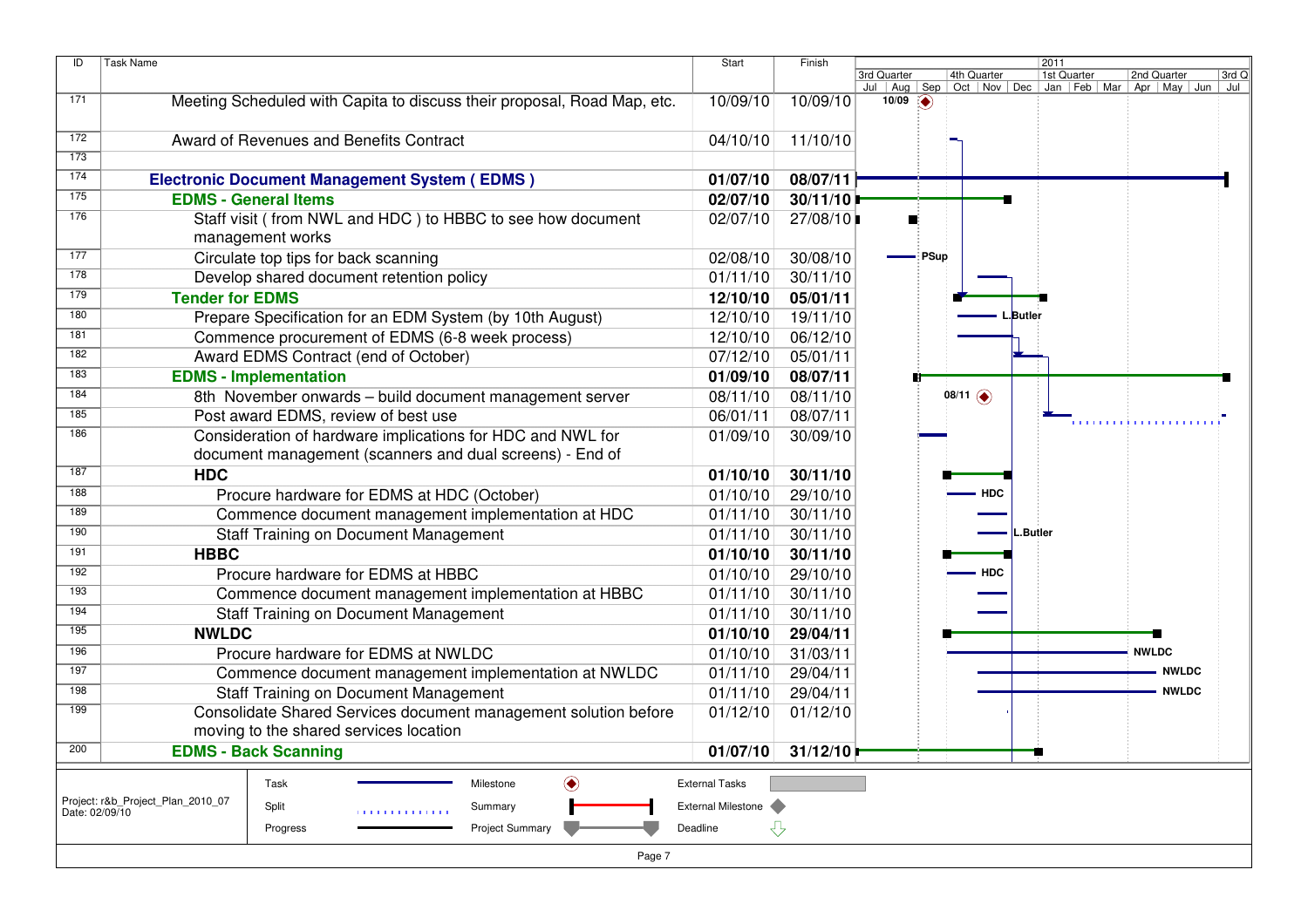| ID  | <b>Task Name</b><br>Start                                                                                                                                                              |          | Finish   |             |  |             |               | 2011                                                                             |  |                       |         |
|-----|----------------------------------------------------------------------------------------------------------------------------------------------------------------------------------------|----------|----------|-------------|--|-------------|---------------|----------------------------------------------------------------------------------|--|-----------------------|---------|
|     |                                                                                                                                                                                        |          |          | 3rd Quarter |  | 4th Quarter |               | 1st Quarter                                                                      |  | 2nd Quarter           | $3rd$ Q |
| 201 | Consolidation of back scanning for all three councils (September) - link<br>to Retention Policy                                                                                        | 01/12/10 | 10/12/10 |             |  |             |               | Jul   Aug   Sep   Oct   Nov   Dec   Jan   Feb   Mar  <br><b>E</b> HDC,HBBC,NWLDC |  | Apr   May   Jun   Jul |         |
| 202 | Procurement exercise for Back Scanning                                                                                                                                                 | 01/07/10 | 01/07/10 |             |  |             |               |                                                                                  |  |                       |         |
| 203 | Prepare Documents for Back Scanning                                                                                                                                                    | 01/11/10 | 30/11/10 |             |  |             |               | HDC,HBBC,NWLDC                                                                   |  |                       |         |
| 204 | Back scanning commences                                                                                                                                                                | 01/12/10 | 31/12/10 |             |  |             |               |                                                                                  |  |                       |         |
| 205 |                                                                                                                                                                                        |          |          |             |  |             |               |                                                                                  |  |                       |         |
| 206 | <b>Finance</b>                                                                                                                                                                         | 01/07/10 | 31/03/11 |             |  |             |               |                                                                                  |  |                       |         |
| 207 | Do we need an Accountancy sub group to look at payment of invoices,<br>refunds, private tenants (once partnership is up and running) or will this be<br>part of the procurement group? | 01/07/10 | 01/07/10 |             |  |             |               |                                                                                  |  |                       |         |
| 208 | Consider implications for refunds, payment of private tenants etc across<br>three authorities.                                                                                         | 01/07/10 | 01/07/10 |             |  |             |               |                                                                                  |  |                       |         |
| 209 | Deadline to spend RIEP funding - 31st March 2011                                                                                                                                       | 31/03/11 | 31/03/11 |             |  |             | 31/03 $\odot$ |                                                                                  |  |                       |         |
| 210 |                                                                                                                                                                                        |          |          |             |  |             |               |                                                                                  |  |                       |         |
| 211 | <b>Scanning / Back Scanning</b>                                                                                                                                                        | 01/07/10 | 01/07/10 |             |  |             |               |                                                                                  |  |                       |         |
| 212 | First Meeting of Scanning Group (tba)                                                                                                                                                  | 01/07/10 | 01/07/10 | Scan        |  |             |               |                                                                                  |  |                       |         |
| 213 |                                                                                                                                                                                        |          |          |             |  |             |               |                                                                                  |  |                       |         |
| 214 | <b>Comments / Notes</b>                                                                                                                                                                | 01/07/10 | 01/07/10 |             |  |             |               |                                                                                  |  |                       |         |
|     |                                                                                                                                                                                        |          |          |             |  |             |               |                                                                                  |  |                       |         |

|                                                     | Task     |                | Milestone              |  | <b>External Tasks</b>     |  |  |  |
|-----------------------------------------------------|----------|----------------|------------------------|--|---------------------------|--|--|--|
| Project: r&b_Project_Plan_2010_07<br>Date: 02/09/10 | Split    | 11111111111111 | Summary                |  | <b>External Milestone</b> |  |  |  |
|                                                     | Progress |                | <b>Project Summary</b> |  | Deadline                  |  |  |  |
| Page 8                                              |          |                |                        |  |                           |  |  |  |